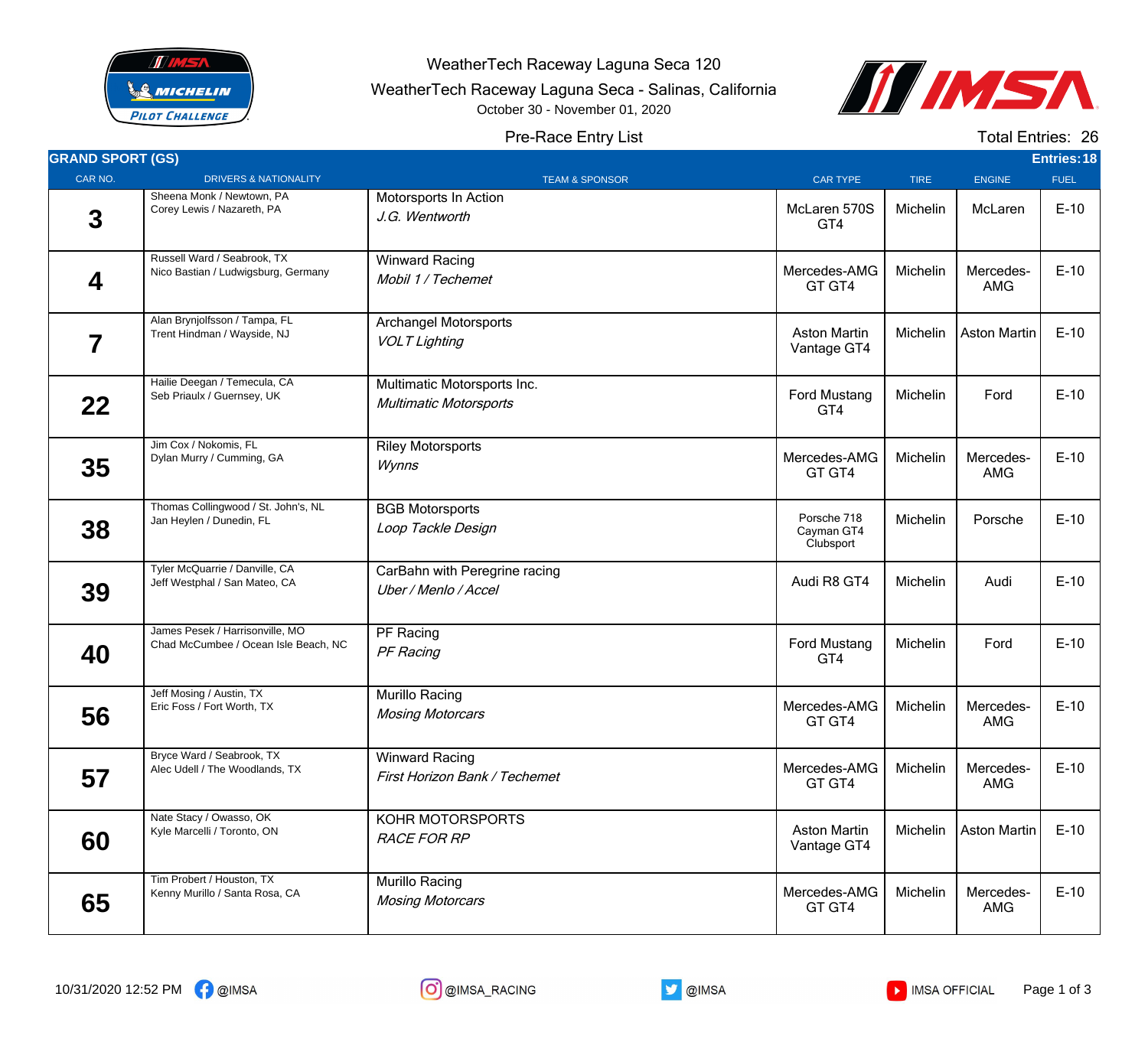| <b>GRAND SPORT (GS)</b>  |                                                                        |                                                                                                                                                 |                             |             |               | Entries: 18 |
|--------------------------|------------------------------------------------------------------------|-------------------------------------------------------------------------------------------------------------------------------------------------|-----------------------------|-------------|---------------|-------------|
| CAR NO.                  | <b>DRIVERS &amp; NATIONALITY</b>                                       | <b>TEAM &amp; SPONSOR</b>                                                                                                                       | <b>CAR TYPE</b>             | <b>TIRE</b> | <b>ENGINE</b> | <b>FUEL</b> |
| 71                       | Frank DePew / Richmond, VA<br>Robin Liddell / Edinburgh, Scotland      | <b>Rebel Rock Racing</b><br><b>Urban Grid</b>                                                                                                   | Chevrolet<br>Camaro GT4.R   | Michelin    | Chevrolet     | $E-10$      |
| 80                       | Nick Galante / Greenfield, MA<br>Gregory Liefooghe / San Francisco, CA | <b>BimmerWorld</b><br>Racing to End Alzheimer's                                                                                                 | <b>BMW M4 GT4</b>           | Michelin    | <b>BMW</b>    | $E-10$      |
| 82                       | James Clay / Blacksburg, VA<br>Mike Skeen / Charlotte, NC              | <b>BimmerWorld</b><br><b>OPTIMA Batteries / Veristor</b>                                                                                        | <b>BMW M4 GT4</b>           | Michelin    | <b>BMW</b>    | $E-10$      |
| 93                       | Sameer Gandhi / San Francisco, CA<br>Tom Dyer / Novato, CA             | CarBahn Motorsports                                                                                                                             | Audi R8 GT4                 | Michelin    | Audi          | $E-10$      |
| 95                       | Vincent Barletta / Canton, MA<br>Robby Foley / Randolph, NJ            | <b>Turner Motorsport</b><br>Turner Motorsport / Hengst Filter                                                                                   | BMW M4 GT4                  | Michelin    | <b>BMW</b>    | $E-10$      |
| 96                       | Robby Foley / Randolph, NJ<br>Vincent Barletta / Canton, MA            | <b>Turner Motorsport</b><br>Turner Motorsport / Barletta Engineering / RDM                                                                      | <b>BMW M4 GT4</b>           | Michelin    | <b>BMW</b>    | $E-10$      |
| <b>TOURING CAR (TCR)</b> |                                                                        |                                                                                                                                                 |                             |             |               | Entries: 8  |
| <b>CAR NO.</b>           | <b>DRIVERS &amp; NATIONALITY</b><br>Tim Lewis Jr / Boca Raton, FL      | <b>TEAM &amp; SPONSOR</b>                                                                                                                       | <b>CAR TYPE</b>             | <b>TIRE</b> | <b>ENGINE</b> | <b>FUEL</b> |
| 5                        | Roy Block / Corrientes, Argentia                                       | <b>KMW Motorsports with TMR Engineering</b><br>KMW Motorsports / TMR Engineering / Alfa9Supply / Romeo<br>Ferraris Srl. / Alfa Romeo of Daytona | Alfa Romeo<br>Giulietta TCR | Michelin    | Alfa Romeo    | $E-10$      |
| 21                       | Mark Wilkins / Mulmur, ON<br>Harry Gottsacker / San Antonio, TX        | Bryan Herta Autosport w/ Curb Agajanian<br>Hyundai Veloster N                                                                                   | Hyundai Veloster<br>N TCR   | Michelin    | Hyundai       | $E-10$      |
| 23                       | Max Faulkner / Little Silver, NJ<br>James Vance / Toronto, ON          | <b>FASTMD Racing with Speed Syndicate</b><br><b>FastMD Healthcare Solutions</b>                                                                 | Audi RS3 LMS<br><b>TCR</b>  | Michelin    | Audi          | $E-10$      |
| 29                       | Parker Chase / New Braunfels, TX<br>Spencer Brockman / Westport, CT    | Bryan Herta Autosport w/ Curb Agajanian<br>Vertical Bridge / Hyundai Veloster N                                                                 | Hyundai Veloster<br>N TCR   | Michelin    | Hyundai       | $E-10$      |
| 33                       | Gabby Chaves / Indianapolis, IN<br>Ryan Norman / Chagrin Falls, OH     | Bryan Herta Autosport w/ Curb Agajanian<br>Hyundai Veloster N                                                                                   | Hyundai Veloster<br>N TCR   | Michelin    | Hyundai       | $E-10$      |
| 61                       | Gavin Ernstone / Las Vegas, NV<br>Jon Morley / San Francisco, CA       | Road Shagger Racing<br>Simply Vegas / Clear Title / Streamline Home Loans                                                                       | Audi RS3 LMS<br><b>TCR</b>  | Michelin    | Audi          | $E-10$      |
| 77                       | Taylor Hagler / San Antonio, TX<br>Ryan Eversley / Atlanta, GA         | LA Honda World Racing<br>L.A. Honda World                                                                                                       | Honda Civic TCR             | Michelin    | Honda         | $E-10$      |